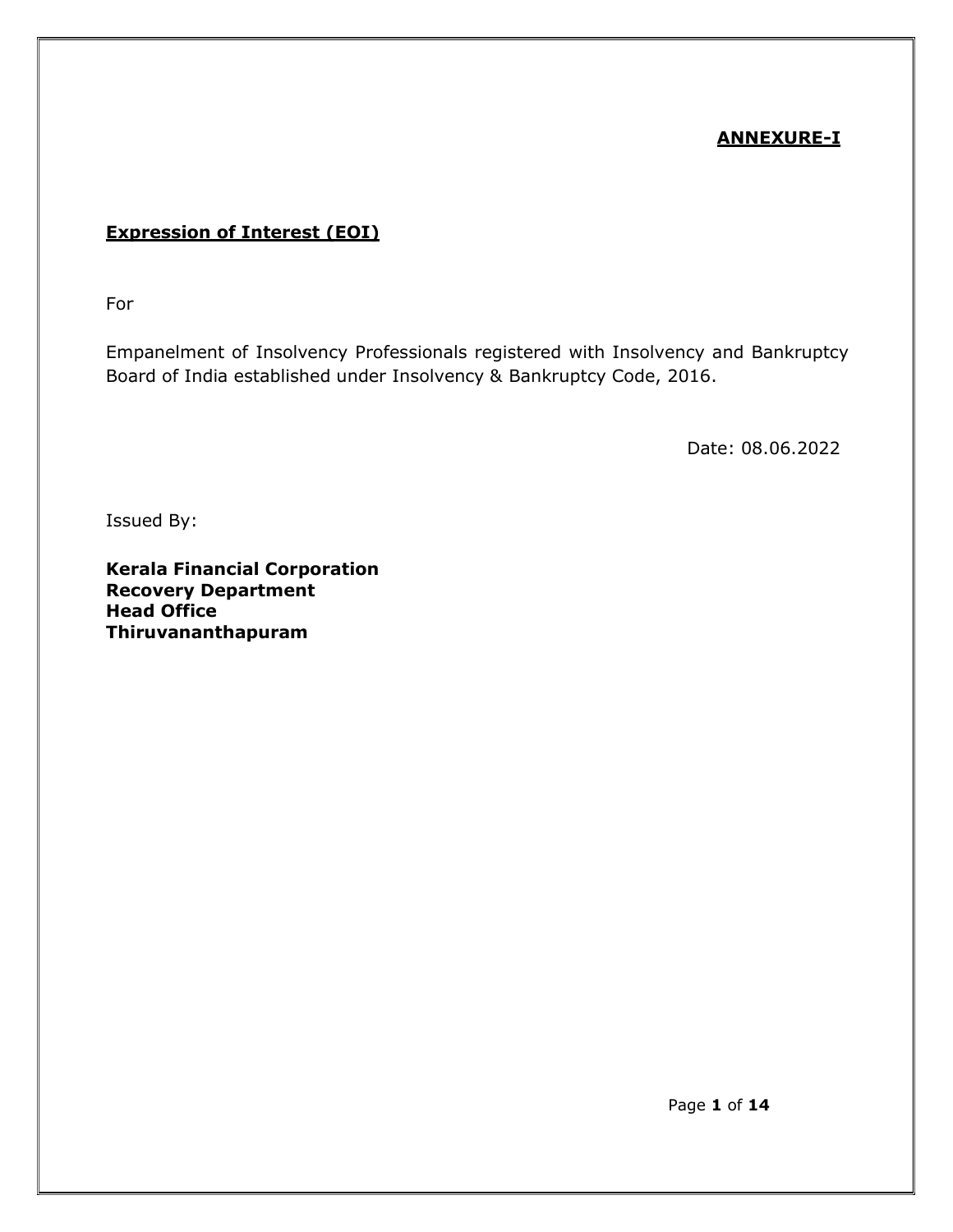# 1. SCHEDULE OF EVENTS

| <b>EOI</b>         | EOI document can be downloaded from website     |  |  |
|--------------------|-------------------------------------------------|--|--|
| Document           | (www.kfc.org) from 13.06.2022 (10:00 a.m.) till |  |  |
| Availability       | 27.06.2022 (5:00 p.m.)                          |  |  |
| Last date of       | 27.06.2022 (up to 05:00 PM)                     |  |  |
| submission of EOI  |                                                 |  |  |
| Contact Person for | Mr. Babu Jose, AGM, Recovery Dept., H.O,        |  |  |
| any clarification  | Thiruvananthapuram                              |  |  |
|                    | Phone: 0471 2737700. Email: recovery@kfc.org    |  |  |
| Address for        | Assistant General Manager                       |  |  |
| Communication      | Kerala Financial Corporation                    |  |  |
| and Submission of  | Recovery Department,                            |  |  |
| <b>Bid</b>         | Head Office, Vellayambalam,                     |  |  |
|                    | Thiruvananthapuram - 695 033                    |  |  |

2. Introduction: M/s. Kerala Financial Corporation ("KFC" or "the Corporation"), a State Financial Corporation established under Section 3 of the State Financial Corporations Act, 1951, is a trend setter and path breaker in the field of long-term finance, playing a major role in the development and industrialisation of Kerala. KFC has 16 Branch Offices with its Head Quarters at Thiruvananthapuram and Zonal Offices at Kozhikode, Ernakulam and Thiruvananthapuram.

The Corporation seeks to empanel Insolvency Professionals (IP) registered under the IBBI (Insolvency Professionals) Regulations, 2016 and holding a valid authorisation for assignment from Insolvency Professional Agency of which the applicant is a member. The proposed empanelment of IPs is for nomination as IRP/RP/Liquidator/ Representative of KFC in CoC for cases of Corporation's borrowers filed before the National Company Law Tribunal for Resolution/Liquidation/Individual Insolvency/PPIRP proceedings, including for representing the Corporation in the committee of creditors as per the provisions of the Code and Regulations.

2.A - Background: Kerala Financial Corporation (KFC) invites applications from Insolvency Professionals registered with Insolvency and Bankruptcy Board of India, and having membership of Insolvency Professional Agency, having office(s) in Kerala and requisite qualification and experience as per the eligibility criteria as set out in **Annexure 'A'.** The objective of this EOI is to identify and empanel eligible individuals having requisite capability, experience & expertise and are interested in providing services to KFC as detailed in this document.

2.B - Submission of EOI: Expression of Interest (EOI) are invited in sealed envelope superscripted as <Expression of Interest for empanelment of Insolvency Resolution Professionals 2022>

a. From the applicants who meet the eligibility criteria as set out in Annexure 'A', and b. Agree to abide by the terms and conditions contained in this Request for EOI document.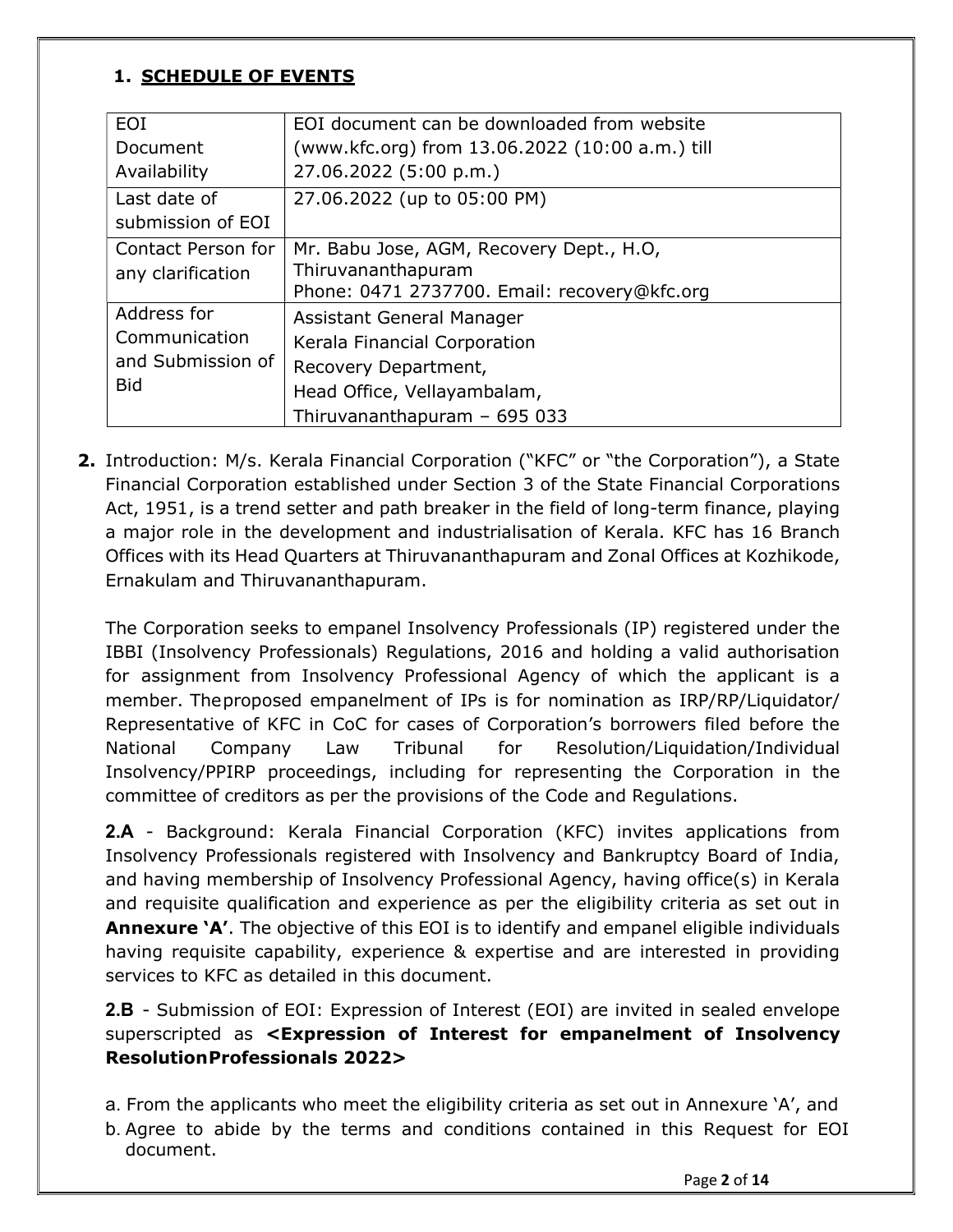Sealed envelope containing complete set of hard copy of EOI should be submitted by Post to or delivered in person at the below mentioned Office:

"Assistant General Manager Recovery Department, Kerala Financial Corporation Head Office, Vellayambalam, Thiruvananthapuram – 695 033"

## 3. Applicant's Eligibility Criteria:

This process is open to all applicants who fulfil the eligibility criteria as set out in Annexure- 'A' of this document. Applicants should furnish information as per format set out in Annexure-B of their EOI proposal.

4. Scope of Work: - Applicants should describe, comprehensively, their experience, if any, in the insolvency resolution and additional details they may seek to provide in an annexure to their application.

## 5. Process before submission of EOIs: -

- (i) Raising of queries/clarifications on Request for EOI document: Applicants requiring any clarification on this document may call at 0471 – 2737700 or send an email to recovery @kfc.org.
- (ii) Modification in Request for EOI document: KFC may modify any part of this document at any time prior to the deadline for submission of EOIs. Such change(s) if any may be in the form of an addendum/corrigendum and will be uploaded in Corporation's website www.kfc.org All such change(s) will automatically become part of this Request for EOI and binding on all applicants. Interested applicants are advised to regularly refer KFC's URLs referred above.
- (iii)Extension of date of submission of EOIs: Request for extension of date for submission of EOIs will not be entertained. However, the KFC at its discretion may extend the deadline in order to allow prospective applicants a reasonable time to take the amendment/changes, if any, into account.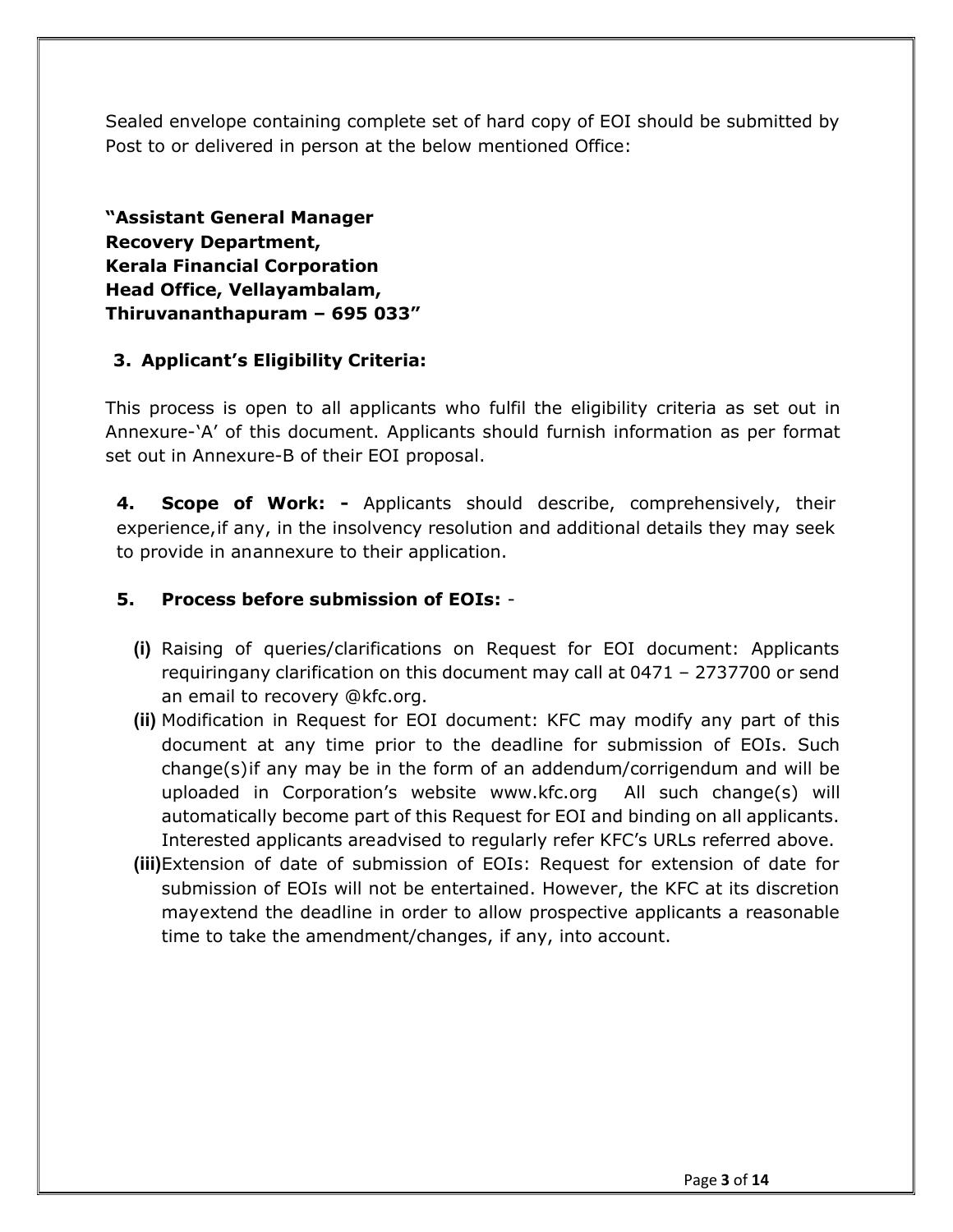## 6. Format and Signing of EOI:

- (i) The applicants should prepare EOI strictly as stated in this Request for EOI document.
- a) EOI should be typed and submitted on A4 size paper, securely bound and with all pages therein in serial order.
- b) All pages of the EOI should be signed. Any inter-lineation erases or overwriting shall be valid only if the person(s) signs and authenticates them.
- c) The EOI should bear the signature and rubber stamp of the applicant on each page.
- d) The applicant may submit a brief write up on Success Story, if any, in resolution of stressed assets or successful resolution of a corporate debtor under CIRP. The write up should not exceed 2 pages of A-4 size paper.
- e) Contact details of the applicant are to be provided as under: -

### Particulars of Authorized signatory for signing the EOI and Authorized contact person

| <b>Name</b>        |  |
|--------------------|--|
| <b>Designation</b> |  |
| Email id           |  |
| Landline           |  |
| Mobile No.         |  |
| Fax No.            |  |
| <b>Address</b>     |  |

- (ii) The applicants should demonstrate in EOIs that they meet all parameters given in Annexure- 'A' of this Request for EOI.
- (iii)Tampering with the format/furnishing wrong information etc. shall tantamount to rejection of the EOI summarily.

## 7. Last Date for submission of EOI:

The last date for submission of EOI is 27.06.2022 up to 5.00 P.M.

#### 8. Process after submission of EOIs:

- (i) All EOIs received by the designated date and time will be examined by the Corporation to determine if they meet eligibility criteria/terms and conditions mentioned in this document including its subsequent amendment(s), if any, and whether EOIs are complete in all respects.
- (ii) On scrutiny, the EOIs not found in desired format/ illegible/ incomplete/not containing clear information or failing to fulfil the relevant requirement will be rejected for further evaluation process at the sole discretion of KFC.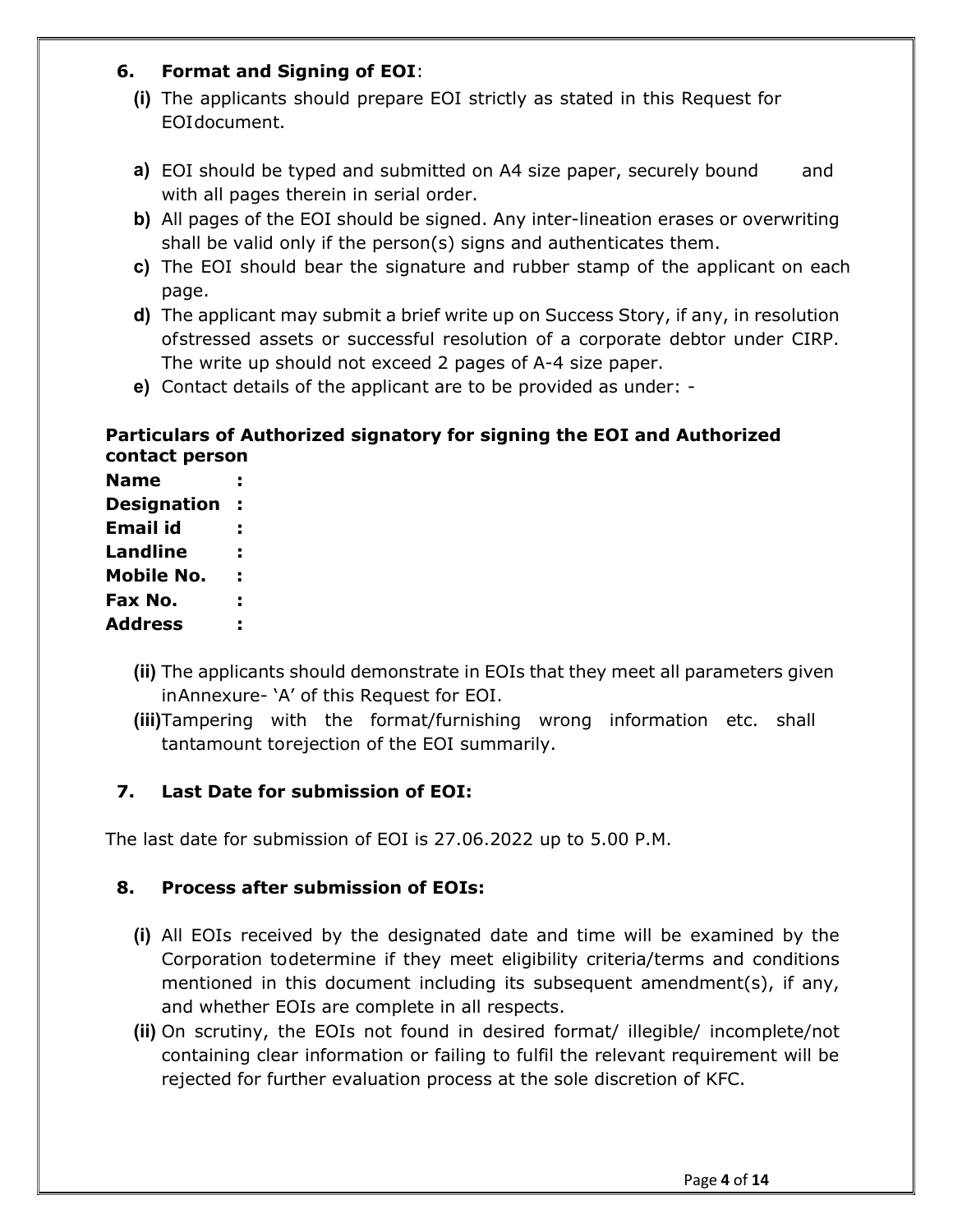- (iii)KFC reserves the right, at any time, to waive any of the requirements of this Request for EOI document if it is deemed in the interest of KFC.
- (iv)If deemed necessary, KFC may seek clarifications on any aspect of EOI from the applicant. If a written response is requested, it must be provided within 02 working days by email. The responses received beyond 02 working days, if any, may not be considered. However, that would not entitle the applicant to change or cause any change in the material of their EOI document already submitted. KFC may also make enquiries to verify the past performance of the applicants in respectof similar work. All information submitted in the application or obtained subsequently will be treated as confidential.
- (v) KFC may shortlist the applicants who fulfil the eligibility criteria, have experience and capability as per its requirement and who agree to abide by the terms and conditions of the Corporation. KFC at its sole discretion may call the Insolvency Resolution Professional (IRP) for interaction/presentation before the Appropriate Authority before shortlisting. IRPs will have to bear costs for such interaction/presentation. KFC's judgment in this regard will be final.
- (vi)Applicants will be advised about shortlisting of their EOIs or otherwise. However, applicants will not be provided with information about comparative position of their EOIs with that of others.
- (vii) Shortlisting or Empanelment by KFC does not create any right in favour of shortlisted or empanelled IRP to get appointed as Interim Resolution Professional/ Resolution Professional / Liquidator in any case/matter under IBC.

#### 9. Terms & Conditions

- (i) Lodgment of an EOI is evidence of an applicant's consent to comply with the terms and conditions of Request for EOI process. If an applicant fails to comply with any of the terms, its EOI may be summarily rejected.
- (ii) Willful misrepresentation of any fact in the EOI will lead to the disqualification of the applicant without prejudice to other actions that KFC may take. The EOI and the accompanying documents will become property of KFC.
- (iii) KFC reserves the right to accept or reject any or all EOIs received without assigning any reason therefor whatsoever and the KFC's decision in this regard will be final. No contractual obligation whatsoever shall arise from the EOI process.
- (iv) Any effort on the part of applicant to influence evaluation process may result in rejection of the EOI.
- (v) KFC is not responsible for non-receipt of EOIs within the specified date and time dueto any reason including postal delays or holidays in between.
- (vi) KFC reserves the right to verify the validity of information provided in the EOIs and to reject any bid where the contents appear to be incorrect, inaccurate or inappropriate at any time during the process of EOI.
- (vii) Shortlisted Applicants need to execute NDA (Non-Disclosure Agreement) with the KFC in the Corporation's prescribed format.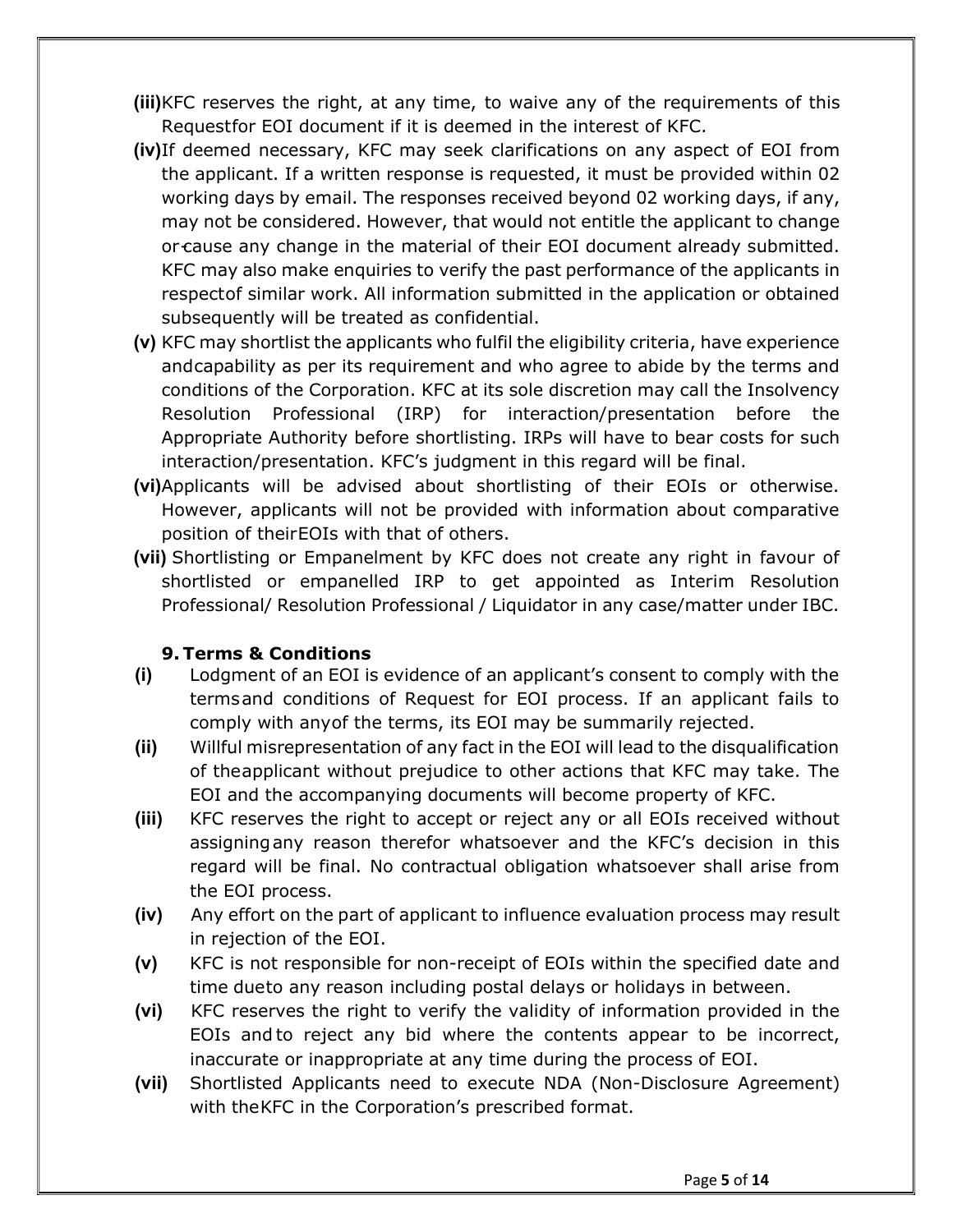(viii) Applicants shall be deemed to have:

- a) examined the Request for EOI document and its subsequent changes, if any for responding to it.
- b) examined all circumstances and contingencies, influencing their EOI application and which is obtainable by the making of reasonable enquiries.
- c) satisfy themselves as to the correctness and sufficiency of their EOI applications and if any discrepancy, error or omission is noticed in the EOI, the applicant shall notify the Corporation in writing on or before the end date/time.
- (ix) The applicants shall bear all costs associated with submission of EOI desired by KFC. KFC will not be responsible or liable for any cost thereof, regardless of the conduct or outcome of the process.
- (x) Applicants must advise the KFC immediately in writing of any material change to the information contained in the EOI application, including any substantial change in their ownership or their financial or technical capability. Copies of relevant documents must be submitted with their advices.
- (xi) Shortlisted applicants must not advertise or publish the same in any form without the prior written consent of KFC.
- (xii) KFC shall have the right to cancel the EOI process itself at any time, without thereby incurring any liabilities to the affected applicants.

## 10.Disclaimer:

KFC is not committed either contractually or in any other way to the applicants whose applications are accepted. The issue of this Request for EOI does not commit or otherwise oblige KFC to proceed with any part or steps of the process.

Subject to any law to the contrary and to the maximum extent permitted by law, KFC and its directors/officers/employees/contractors/agents and advisors disclaim all liabilities (including liability by reason of negligence) from any loss or damage, cost or expense incurred or arising by reasons of any person using the information and whether caused by reasons of any error, omission or misrepresentation in the information contained in this document or suffered by any person acting or refraining from acting because of any information contained in this Request for EOI document or conduct ancillary to it whetheror not the loss or damage arises in connection with any omission, default, lack of care or misrepresentation on the part of KFC or any of its officers, employees, contractors, agentsor advisors.

## $\div$  The Corporation reserves the right to reject any application for empanelment of Insolvency Professional without obligation.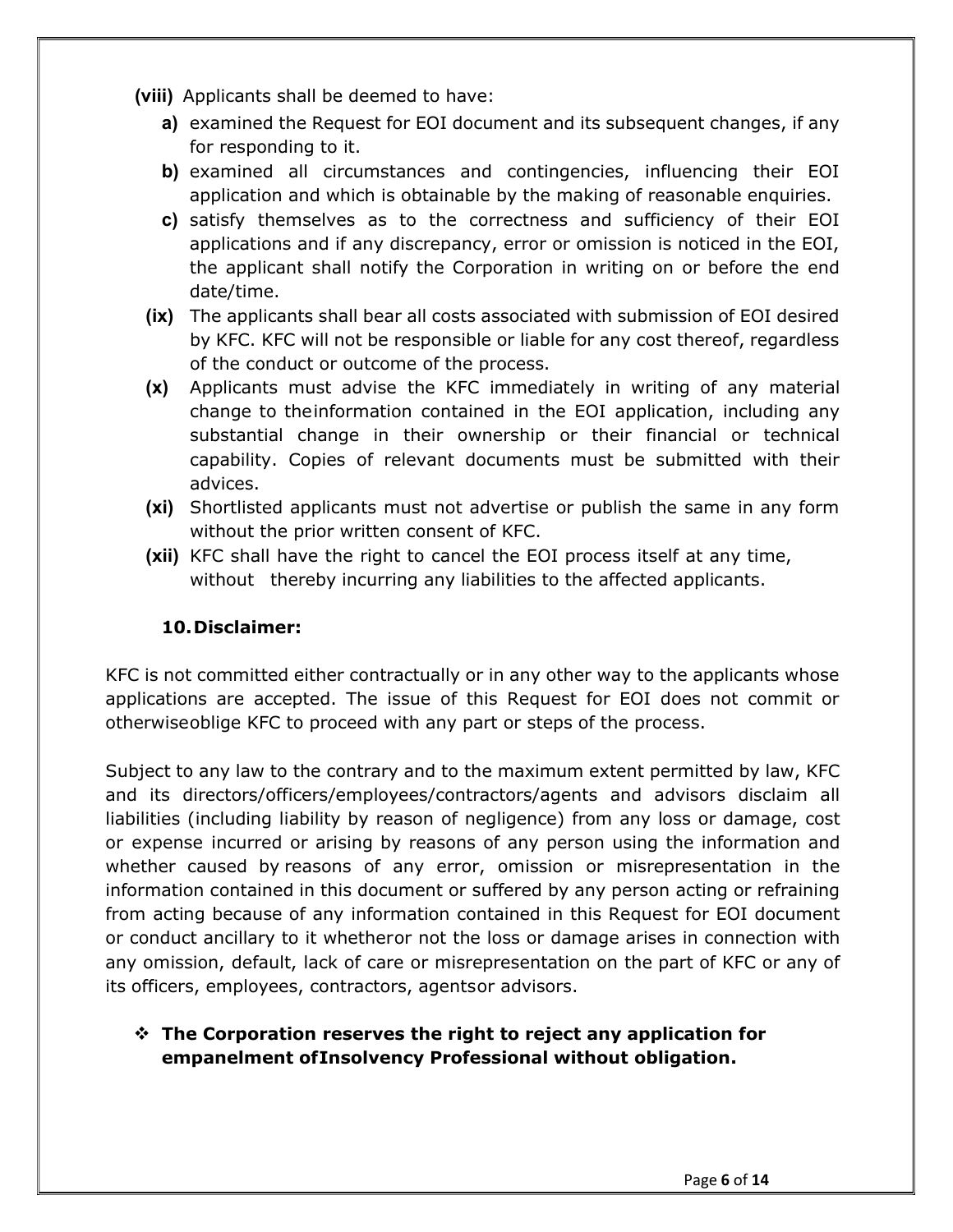#### Eligibility Criteria for Insolvency Professionals

- 1. The individual IP should be a member of an Insolvency Professional Agency (IPA) and in possession of a registration certificate from Insolvency and Bankruptcy Board of India (IBBI) and hold a valid Authorisation for Assignment issued by Insolvency Professional Agency of which the applicant is a member.
- 2. The applicant should have at least 5 years of professional experience.
- **3.** Should have experience in handling resolution / liquidation process under IBC,2016 as RP/ Liquidator for at least three assignments out of which at least two assignments should have been completed. Experience in personal insolvency Resolution process against guarantors of Corporate Debtors is desirable.
- 4. Persons having additional experience in handling financial restructuring/change in management of companies under SICA, corporate turnaround, takeovers, mergers and acquisitions under Companies Act, shall have additional weightage. The details of the relevant experience in this regard may be provided in the annexure to the applicant's response to this EOI.
- 5. The applicant should be well versed with the Insolvency and Bankruptcy Code, Rules and Regulations, the Companies Act, 2013, Partnership Act, 1932, Limited Liability Partnership Act, 2008, Contract Act, 1872, Transfer of Property Act, RDDB Act, NI Act and other relevant Acts.
- 6. The applicant should have up-to-date knowledge of the important case laws/Judgements delivered by Hon'ble Supreme court/NCLAT/NCLT in the matters pertaining to IBC, 2016.
- 7. The applicant should have:
	- a) appropriate support system of professionals, consultants and advisors to complete the Corporate Insolvency Resolution in the manner prescribed underthe Code;
	- b) Ability and resources to appoint lawyers, valuers, industry experts, accountants and other experts as per the expertise required;
	- c) Adequate information technology provisions and technical staff to conduct voting of the creditors by either physical method or by way of electronic voting;
	- d) The ability and capacity to organize and arrange the interim management of the corporate debtor and continuing CD operations as a going concern; and,
	- e) The ability to secure and protect the assets of the corporate debtor to protect the underlying value of the enterprise / debtor company.
	- f) The applicant shall have to demonstrate fulfilment of the above requirements and/ or capacity to the satisfaction of the Corporation by documentary evidence. (Applicants who are part of/supported by an IBBI registered Insolvency Professional Entity with adequate infrastructure shall have additional weightage.)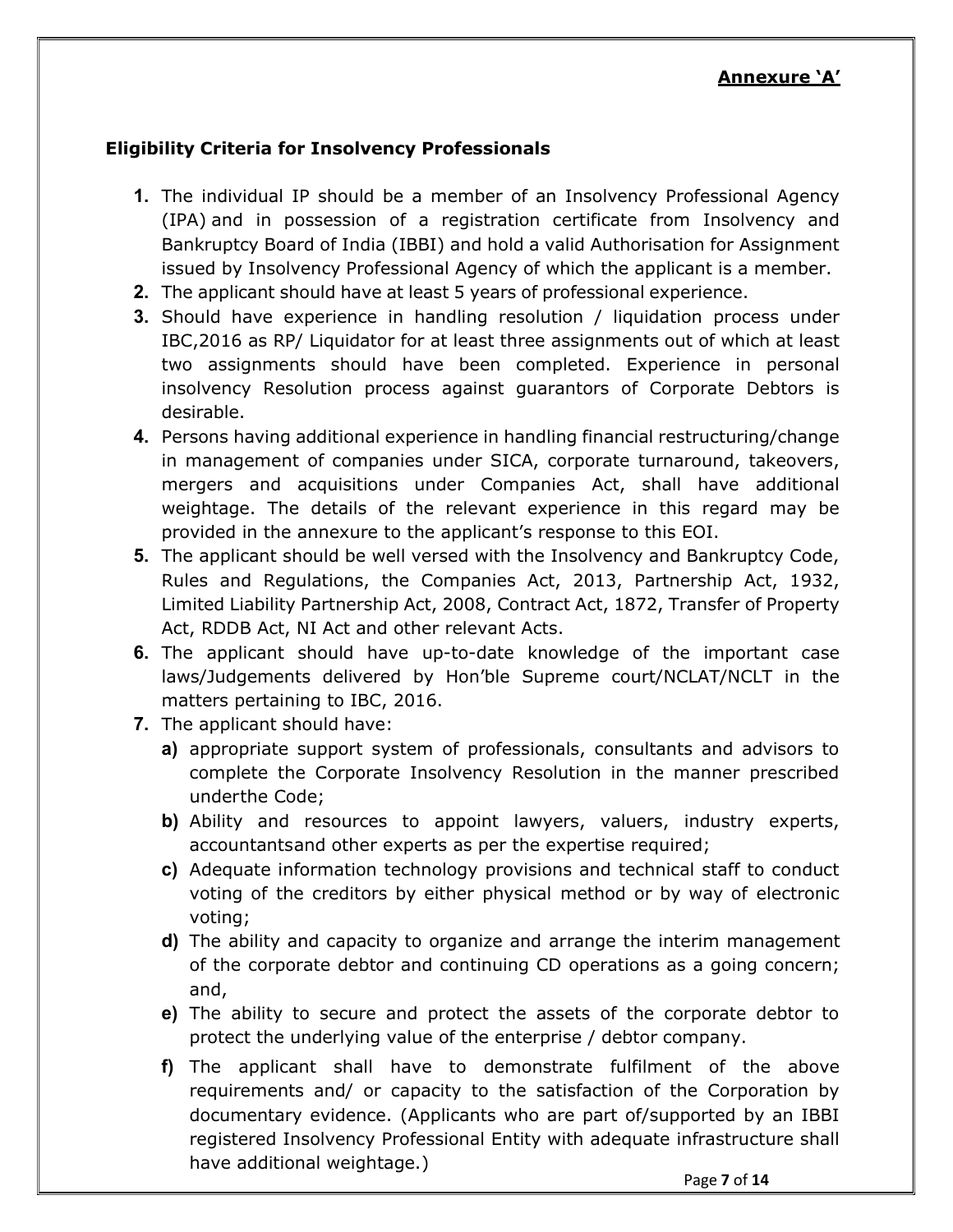- 8. Applicants having office and supporting infrastructure at Kerala, shall have additional weightage.
- 9. The applicant must be willing to abide by the Corporation's terms and conditions as to fees, charges etc.
- 10. The applicant who seeks to be appointed as resolution professional should not have represented Corporation's borrowers in other matters so as to create a conflict of interest.
- 11. The applicant, if empanelled with the Corporation, should be willing to undertake that they shall not appear/ advise or represent interest adverse to the Corporation's interests.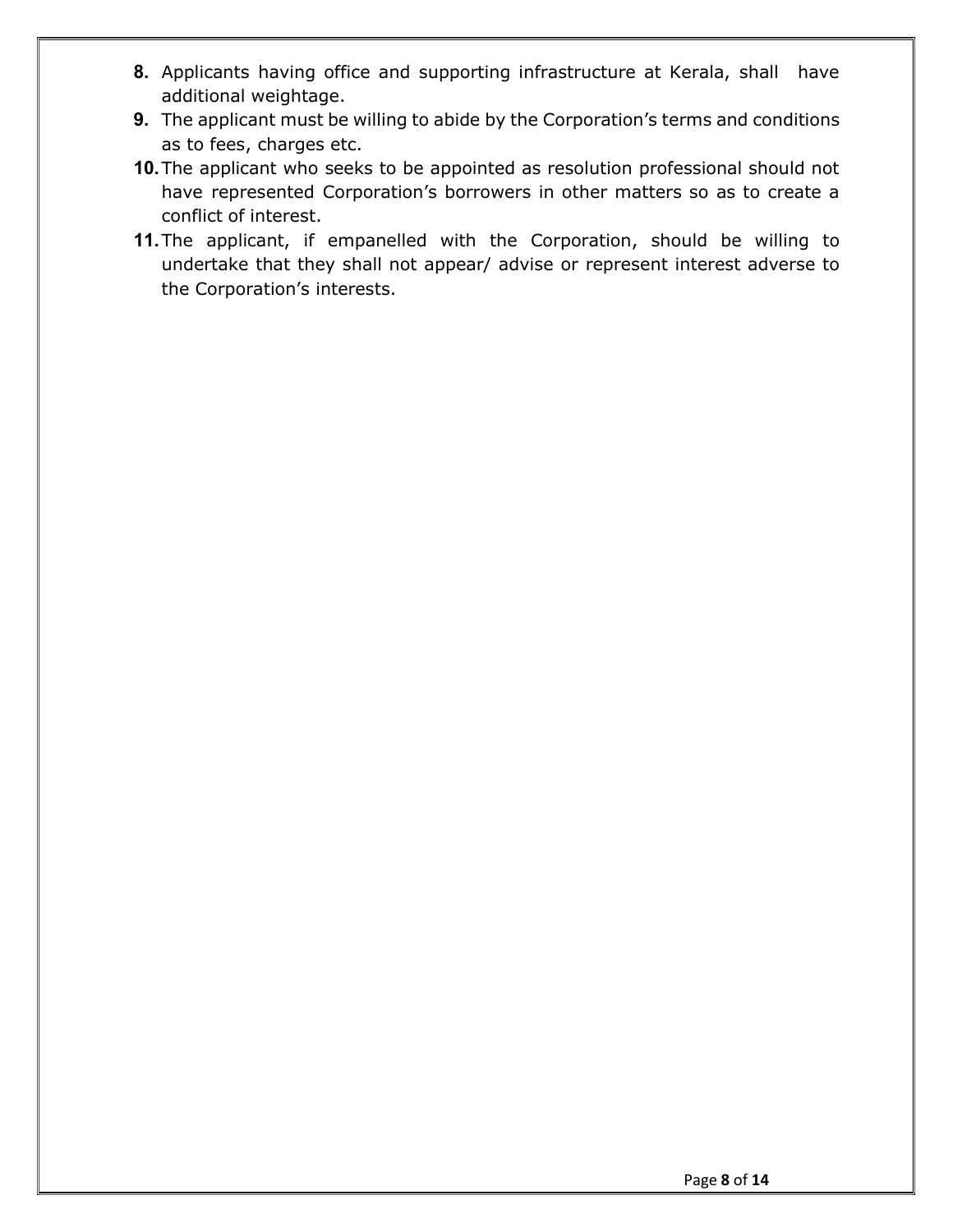Annexure 'B'

#### Format for submission of Expression of Interest (EOI)

#### FORMAT TO BE FILLED FOR EMPANELMENT AS RESOLUTION PROFESSIONAL UNDER INSOLVENCY & BANKRUPTCY CODE, 2016

### A. Individual Details of Registered Insolvency Professional:

| $\mathbf{1}$ | Name<br>of<br>the Insolvency             |  |
|--------------|------------------------------------------|--|
|              | Professional:                            |  |
| 2(a)         | <b>IBBI Registration Number:</b>         |  |
|              | (please provide a copy                   |  |
|              | thereof)                                 |  |
| 2(b)         | Whether<br>holds<br>valid<br>a           |  |
|              | Authorisation for Assignment             |  |
|              | (AFA)?                                   |  |
|              | (please<br>provide<br>$\partial$<br>copy |  |
| 3            | thereof)<br>Whether the applicant is in  |  |
|              | the Panel of IPs maintained              |  |
|              | with IBBI:                               |  |
|              |                                          |  |
|              | If yes, details thereof:                 |  |
|              |                                          |  |
| 4(a)         | <b>PAN Card Details</b>                  |  |
|              | (please provide a copy                   |  |
|              | thereof)                                 |  |
| 4(b)         | Aadhaar Card Number:                     |  |
|              | (please provide a copy                   |  |
|              | thereof)                                 |  |
| 5            | Address and contact details,             |  |
|              | asregistered with IBBI:                  |  |
|              | a. E-Mail                                |  |
|              | b. Mobile                                |  |
|              | c. Landline                              |  |
|              | d. Address                               |  |
|              |                                          |  |
| 6            | Academic/Professional                    |  |
|              | qualifications:                          |  |
|              | (please provide a copy                   |  |
|              | thereof)                                 |  |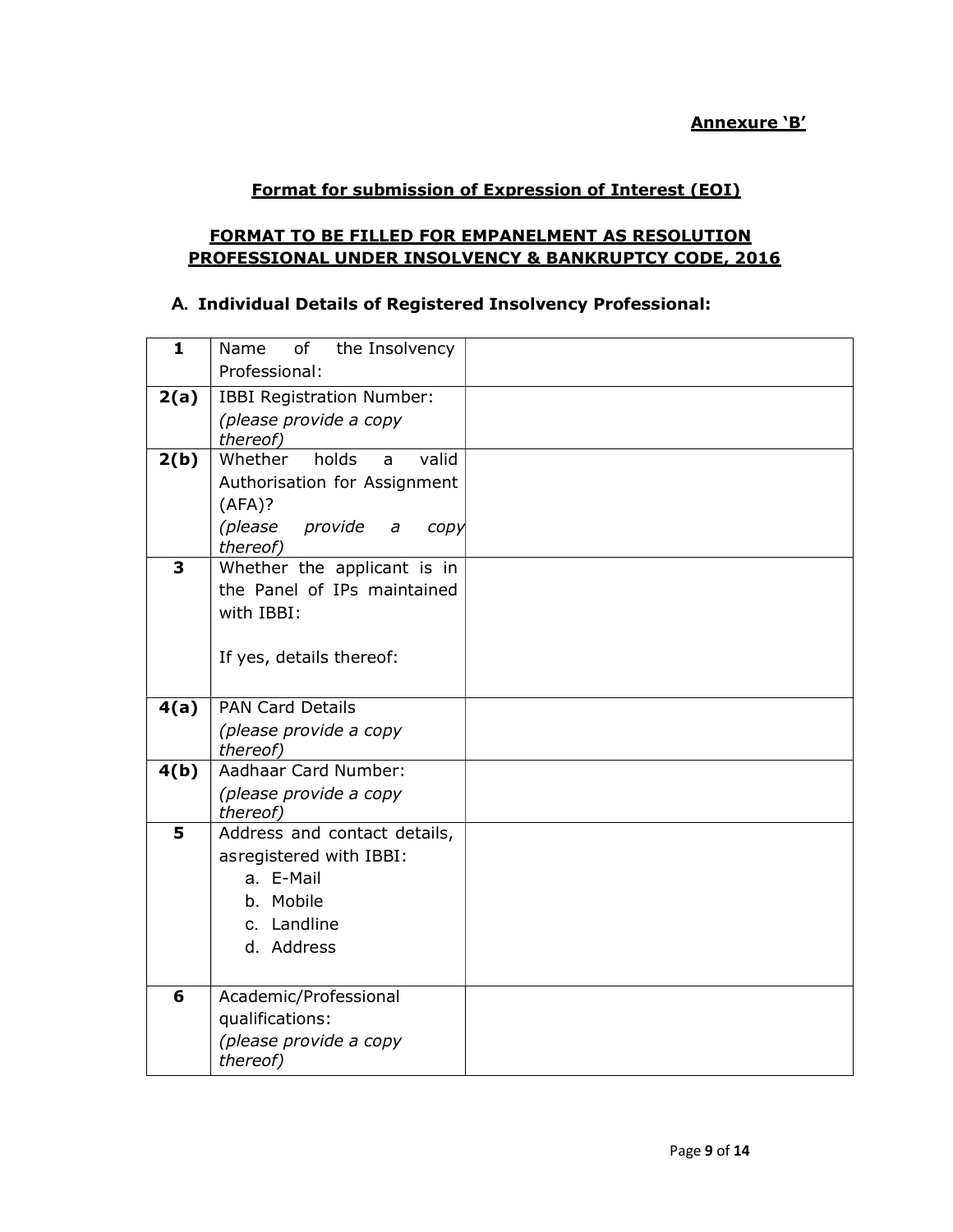| $\overline{7}$ | Specialisation/Experience, if                                  |                      |                    |                        |
|----------------|----------------------------------------------------------------|----------------------|--------------------|------------------------|
|                | any, in some industry or                                       |                      |                    |                        |
|                | sector: (please provide a copy                                 |                      |                    |                        |
|                | thereof)                                                       |                      |                    |                        |
| 8              | Name of IPA of which                                           |                      |                    |                        |
|                | applicant is a member:                                         |                      |                    |                        |
|                | (please provide a copy                                         |                      |                    |                        |
|                | thereof)                                                       |                      |                    |                        |
| 9              | Number of years of relevant                                    |                      |                    |                        |
|                | experience:                                                    |                      |                    |                        |
|                | (please provide a copy                                         |                      |                    |                        |
|                | thereof)                                                       |                      |                    |                        |
| 10             | with<br>Existing<br>relationship                               |                      |                    |                        |
|                | KFC, if any:                                                   |                      |                    |                        |
|                | (Such as already on any panel of                               |                      |                    |                        |
|                | KFC, If yes, date or year from<br>which empanelled by KFC e.g. |                      |                    |                        |
|                | Auditor/ Lawyer/ Valuer etc.                                   |                      |                    |                        |
|                | Please provide a copy thereof)                                 |                      |                    |                        |
| 11             | Name of other Banks/FIs                                        |                      |                    |                        |
|                | where IP is already                                            |                      |                    |                        |
|                | empanelled:                                                    |                      |                    |                        |
|                | (please provide a copy                                         |                      |                    |                        |
|                | thereof)                                                       |                      |                    |                        |
|                | Experience of working<br>as                                    | Ongoing              | Completed          | Total                  |
| 12             | <b>Numbers</b><br>IRP/RP<br>0f                                 |                      |                    |                        |
|                | Assignments (Please furnish                                    |                      |                    |                        |
|                | details)                                                       |                      |                    |                        |
|                | a. As IRP of CIRP                                              |                      |                    |                        |
|                | b. As RP of CIRP                                               |                      |                    |                        |
|                | c. As Liquidator                                               |                      |                    |                        |
| 13             | Result<br>of<br><b>CIRP</b><br>where                           | <b>CIRP</b>          | <b>Number of</b>   | <b>Details thereof</b> |
|                | applicant was appointed as                                     | <b>Resulted into</b> | <b>Assignments</b> |                        |
|                | IRP/RP (if any):                                               | Resolution           |                    |                        |
|                | (Please attach copies of Final                                 | Liquidation          |                    |                        |
|                | Orders)                                                        |                      |                    |                        |
| 14             | Experience of working as RP                                    | Ongoing              | Completed          | Total                  |
|                | Personal<br>insolvency<br>in                                   |                      |                    |                        |
|                | process against guarantors of                                  |                      |                    |                        |
|                | Corporate Debtors. (Please                                     |                      |                    |                        |
|                | furnish details)                                               |                      |                    |                        |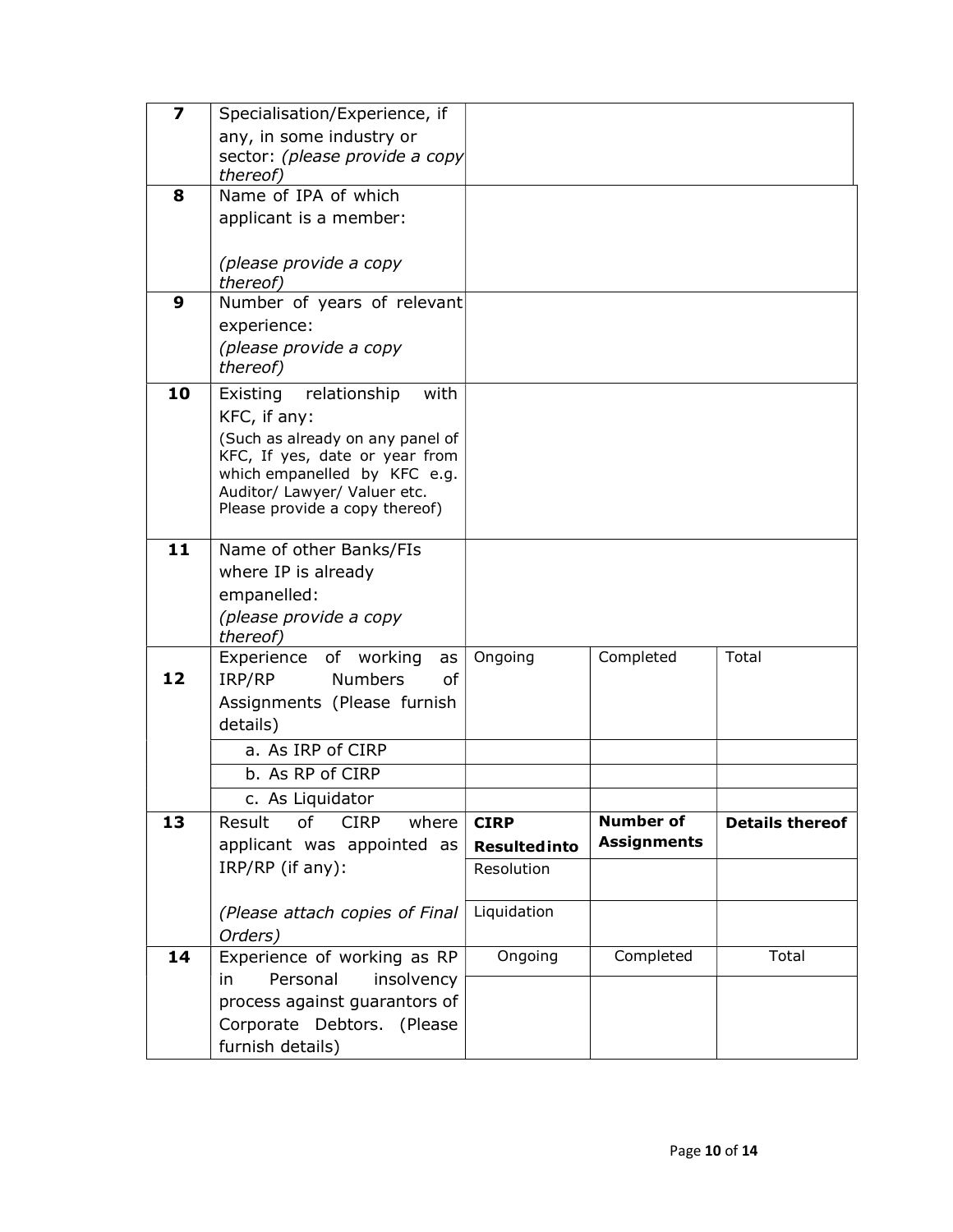| 15 | Experience of rehabilitation,                             |  |
|----|-----------------------------------------------------------|--|
|    | restructuring or resolution of                            |  |
|    | insolvent companies / any                                 |  |
|    | other relevant experience                                 |  |
|    | (please provide a copy                                    |  |
|    | thereof)                                                  |  |
| 16 | Whether applicant IP is a                                 |  |
|    | partner/ member/ director of                              |  |
|    | any registered Insolvency<br>Professional Entity, if yes, |  |
|    | provide details.                                          |  |
|    | (please provide a copy                                    |  |
|    | thereof)                                                  |  |
| 17 | Whether any disciplinary                                  |  |
|    | proceeding initiated by the                               |  |
|    | Board or the IPA, is pending                              |  |
|    | against the IP                                            |  |
|    | (please provide a<br>copy                                 |  |
|    | thereof)                                                  |  |
| 18 | Whether the applicant has                                 |  |
|    | been convicted at any time in                             |  |
|    | the last three years by a court                           |  |
|    | of competent jurisdiction?                                |  |
|    | (If any, provide details)                                 |  |
| 19 | other<br>Any<br>relevant                                  |  |
|    | information                                               |  |

# B. Details of Insolvency Professional Entity/Firm/Partnership (of which IP isa partner/member)

| 1                       | Name of IPE/Firm/Partnership    |  |
|-------------------------|---------------------------------|--|
| $\overline{\mathbf{2}}$ | Registration No. with IBBI      |  |
|                         | (please provide a copy thereof) |  |
| 3                       | Constitution                    |  |
| 4                       | Date of establishment           |  |
| 5                       | Contact details                 |  |
| 6                       | Address for correspondence      |  |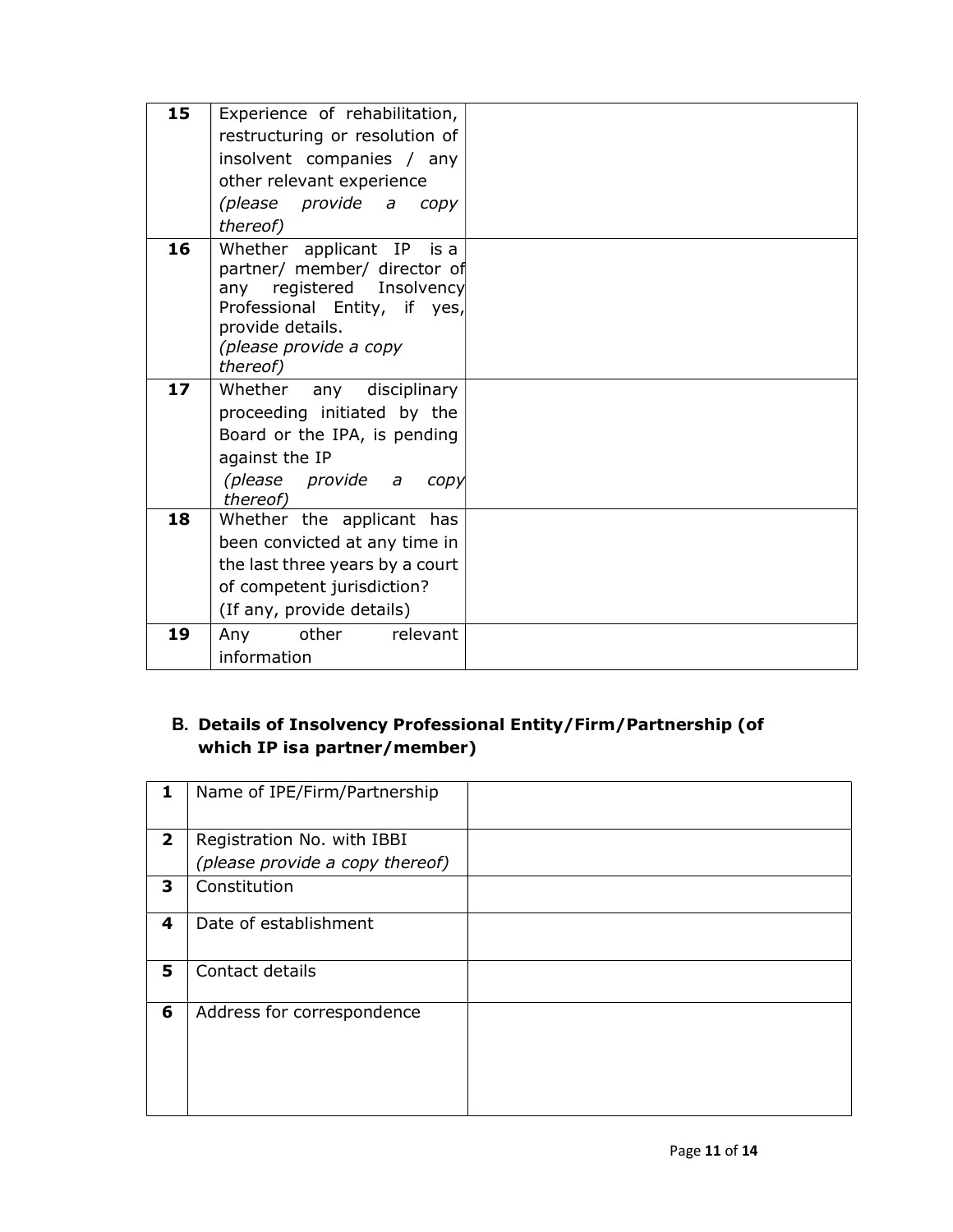| 7  | Profile of the Partners/Directors                                                                                                                        |         |           |       |
|----|----------------------------------------------------------------------------------------------------------------------------------------------------------|---------|-----------|-------|
|    | (Attach details of all partners<br>asper Part-A above)                                                                                                   |         |           |       |
| 8  | Any particular Industry, where<br>partners have specific domain<br>expertise                                                                             |         |           |       |
|    | (please provide a copy thereof)                                                                                                                          |         |           |       |
| 9  | <b>Total number of Partners</b>                                                                                                                          |         |           |       |
| 10 | Experience of handling Numbers<br>of Assignments (please provide<br>a copy thereof)                                                                      | Ongoing | Completed | Total |
|    | a. CIRP                                                                                                                                                  |         |           |       |
|    | b. Liquidation                                                                                                                                           |         |           |       |
|    | c. as RP in Personal<br>Insolvency Process against<br>guarantors of Corporate<br><b>Debtors</b>                                                          |         |           |       |
|    | d. Any other                                                                                                                                             |         |           |       |
| 11 | Geographical locations where<br>IPE has office/branches<br>(Please give details)                                                                         |         |           |       |
| 12 | Major CIRP/Liquidation cases of<br>value of more than Rs. 5 Crore<br>handled by partner, if any<br>(Provide<br>brief<br>writeup<br>on<br>separate sheet) |         |           |       |
| 13 | Major achievements                                                                                                                                       |         |           |       |
| 14 | Any other relevant information                                                                                                                           |         |           |       |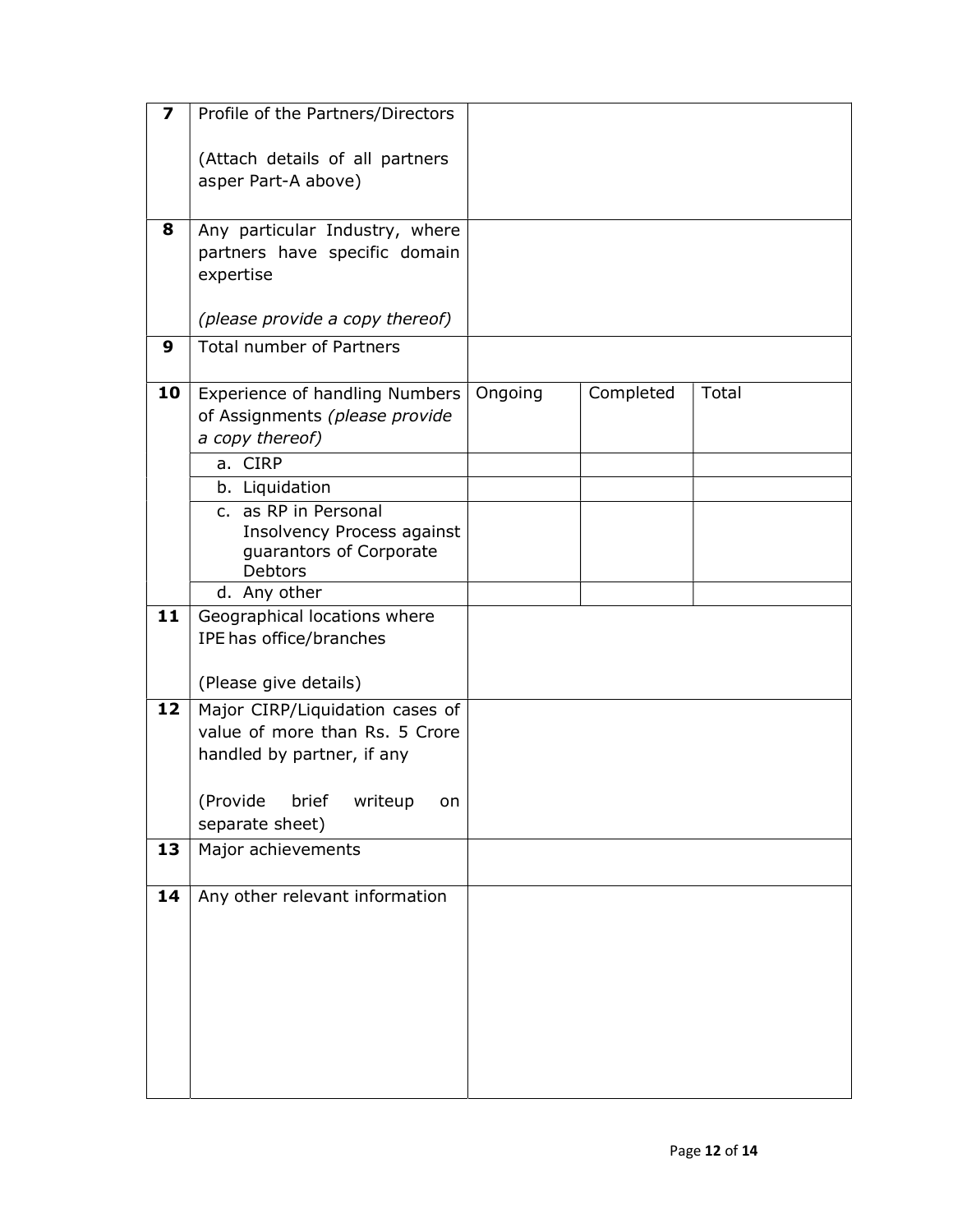#### Declaration:

- 1. I hereby confirm that I fulfil all the eligibility criteria as set out in Annexure-A of the Expression of Expression of Interest dated 08.06.2022.
- 2. I hereby confirm and declare that the information given hereinabove is true and correct to the best of my knowledge and belief.
- 3. I hereby express my interest to act as IRP/RP/Liquidator, if appointed by the Adjudicating Authority.
- 4. I hereby express my interest to act as Representative of KFC in CoC meetings, if authorised by the Corporation.
- 5. I hereby confirm and declare that I hold a valid "Authorisation for Assignment" issued by Insolvency Professional Agency of which I am a professional member.
- 6. I hereby confirm and declare that I have not been penalised and/or no disciplinary proceedings pending/contemplated against me at IBBI or any other Regulatory body.

In case there is any change in the status of the position indicated above, the same shall be communicated to KFC forthwith.

#### Signature of Insolvency Professional

(Name ..................................... )

Place: Date:

#### List of Documents need to be attached:

- 1. Copy of proof of residence
- 2. Copy of PAN card, Aadhar card and Passport
- 3. Copy of GST Registration Certificate
- 4. Copy of DIN/DPIN allotment letter (if available)
- 5. Copies of documents in support of educational qualification, professional qualification and insolvency examination and completion of Pre-Registration Education Course
- 6. Copies of documents demonstrating practice such as -
- (i) a chartered accountant registered with the Institute of Chartered Accountants of India;